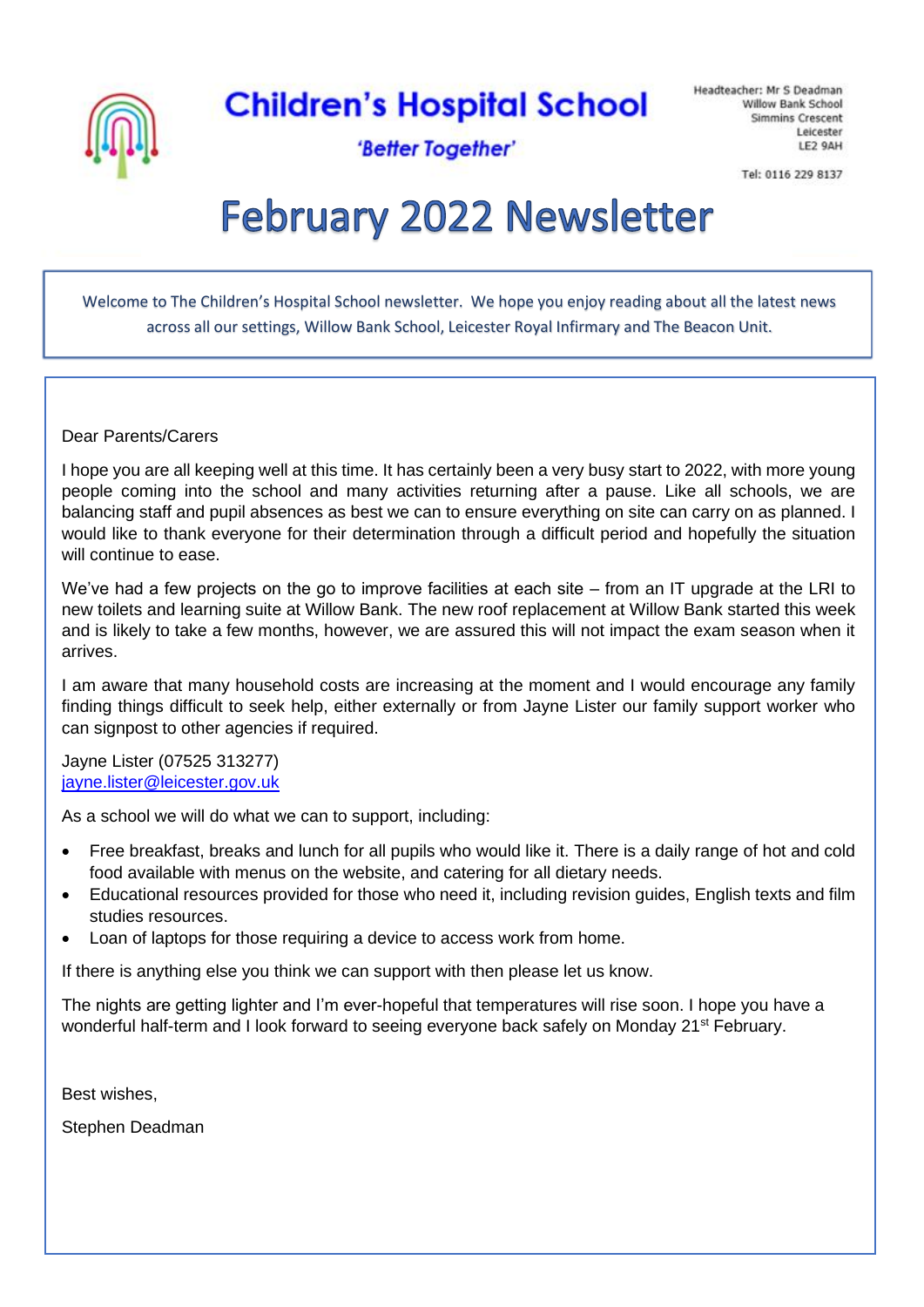# **GRANTS, DONATIONS & CHARITY EVENTS**

### **TESCO COMMUNITY GRANTS SCHEME**

Don't forget to keep voting for The Children's Hospital School until 31<sup>st</sup> March 2022.

Stores where you can vote on our project are: Narborough Express, Leicester Forest East Express, Aberdale Rd Express, South Wigston, Rowley Fields Express, Leicester Saffron Express, Leicester Evington, Leicester Lutterworth Express, Countesthorpe Express



### **RACE FOR LIFE**

At one of our School Council meetings we discussed future fundraising opportunities. One of the ideas discussed was holding our own Race for Life for Cancer Research.

Willow Bank School have signed up to do it and it is on the calendar for Friday 29<sup>th</sup> April.

The page for donation is:

[https://fundraise.cancerresearchuk.org/page/willow](https://fundraise.cancerresearchuk.org/page/willow-bank-school)[bank-school](https://fundraise.cancerresearchuk.org/page/willow-bank-school)



#### **MARATHON FUNDS**



LRI's latest Star of the Week Taylor. Thank you to everyone who donated to Lisa Ellis's fantastic London Marathon effort. We used some of this money to buy goodies for our Stars of the Week including:

Notebooks Sensory fidget toys Bubbles Pencils and rubbers Colouring pencils Badges Customised stickers Customised wristbands Stress relief tangles



#### **EDITH MURPHY FUND CONTRIBUTION**

A huge thank you to the Edith Murphy Fund Leicester for their contributions of £1000 to support students with completing the Duke of Edinburgh's Awards.

Students have been able to use this funding for expedition equipment and resources to support their choice volunteering, skill and physical sections.



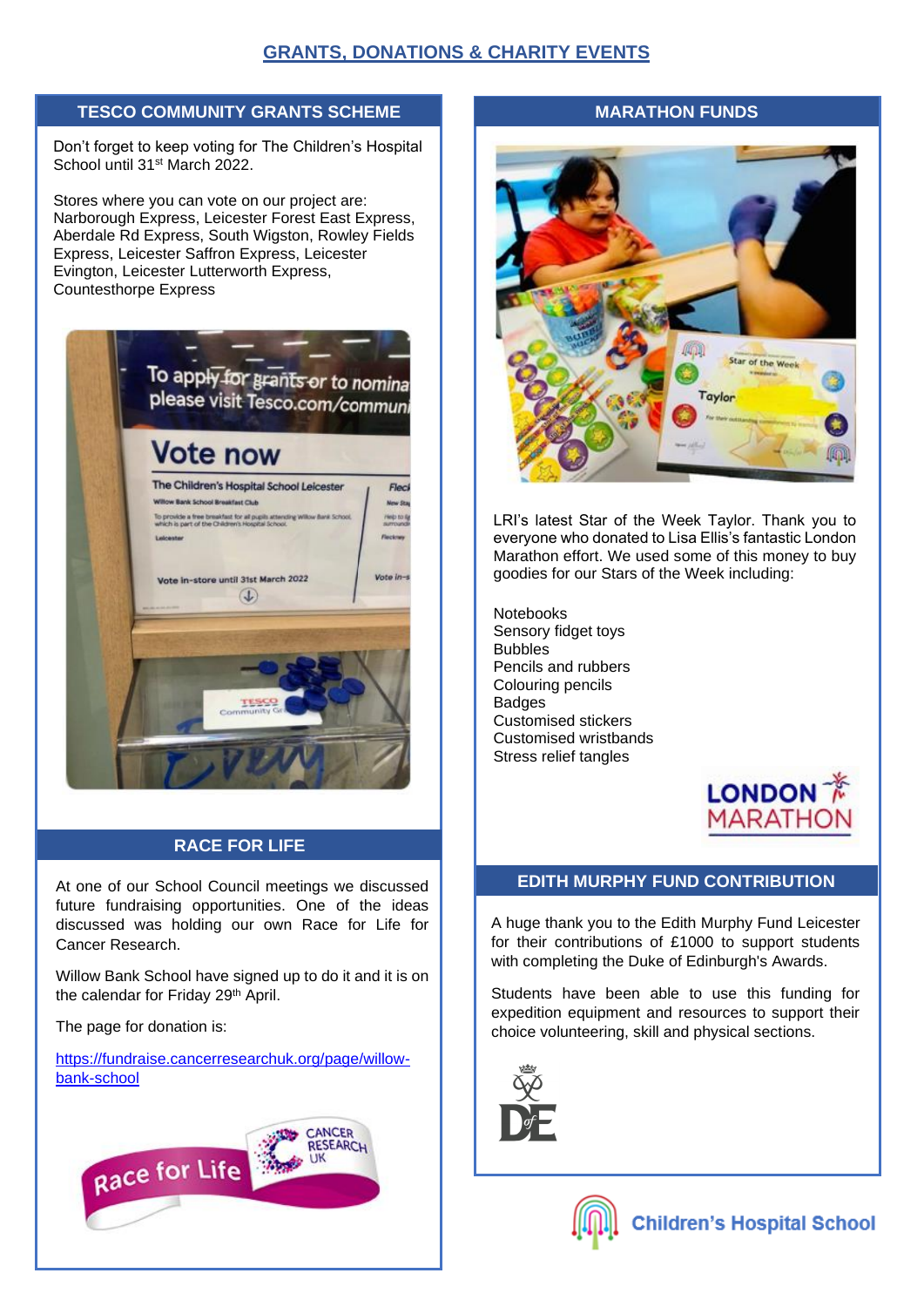# **NEWS FROM THE BEACON**

# **BAGS OF FUN!**

Students at The Beacon enjoyed some therapeutic enrichment by creating some wonderful tote bags and t-shirts!



#### **BEAUTIFUL ORNAMENTAL BOWLS**

The students at The Beacon have been busy making papier mâché bowls, which they have decorated beautifully, as part of their Arts Award programme.



#### **AQA UNIT AWARDS**

Some wonderful work has been produced whilst studying for an AQA Unit Award on Graffiti! For this award, students must research graffiti art, create their own name using graffiti style and apply specific design skills.



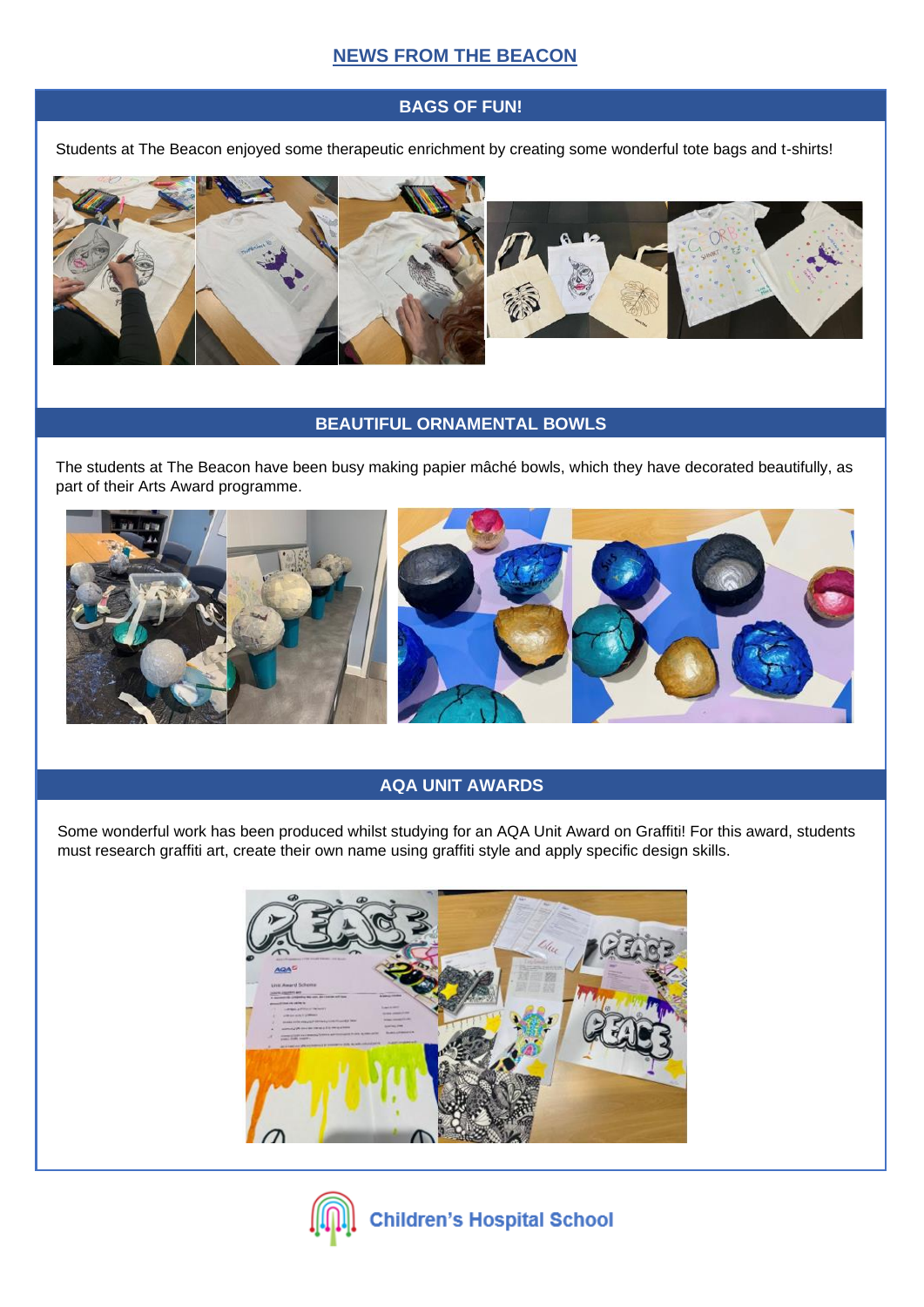# **NEWS FROM WILLOW BANK SCHOOL**

#### **ONLINE PRIVACY SETTINGS & ONLINE SAFETY**

Lots of young people will continue to rely on technology over the coming months, for entertainment and keeping in touch with friends and family.

Please find three useful articles to help you keep your child safer online:

- 1. [A parent's guide to privacy settings](https://thinkuknow.us13.list-manage.com/track/click?u=2ae276529dabe14cecc1d261e&id=75880de601&e=c9039aebd5)
- 2. [Gaming: what parents and carers need to know](https://thinkuknow.us13.list-manage.com/track/click?u=2ae276529dabe14cecc1d261e&id=f579faf9cc&e=c9039aebd5)
- 3. [What is the Internet of Things \(IoT\)?](https://thinkuknow.us13.list-manage.com/track/click?u=2ae276529dabe14cecc1d261e&id=5c963da541&e=c9039aebd5)

**James Stafford**  Assistant Head Teacher and Designated Safeguarding Lead

The Chinese New Year was celebrated at Willow Bank School with Mr Pepper playing his very own lion drum!



#### **WORLD BOOK DAY**

World Book Day changes lives through a love of books and shared reading.

This year is the 25<sup>th</sup> year there's been a World Book Day, and on 3rd March 2022, children of all ages will come together to share the joy of reading for pleasure.

Spending just 10 minutes a day reading and sharing stories with children can make a crucial difference to their future success and it's fun for all involved.



# **Children's Hospital School**

### **PARENT MEETING DATES**

The upcoming Parent Meeting dates are as follows:

Wednesday 2<sup>nd</sup> March @2:00 with Nikki Cole and Support Learning at Home

Wednesday 23rd March @2:00 with Lorraine Biddle on Understanding Self-Harm

Micki Handford Pastoral Manager

### **PRONOUN BADGES**

Our new badges for students & staff have arrived. **CHINESE NEW YEAR**



### **HORSES FOR CAUSES**



With the weekly Equine therapy session being moved indoors this gave Tally our school dog the opportunity to meet Bolt!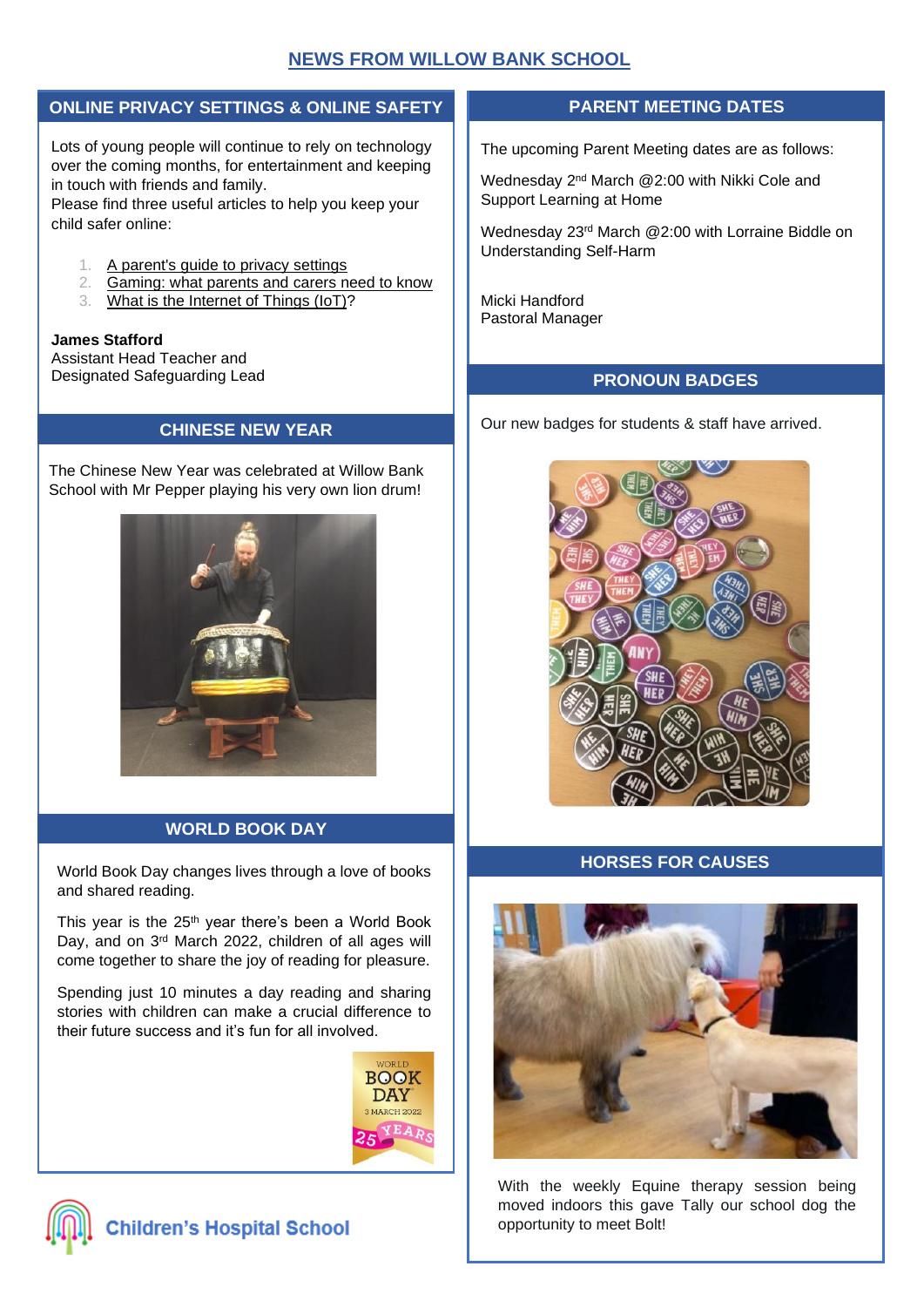# **TRIPS**

#### **DE MONTFORT UNIVERSITY**

This term some of the year 11 students visited De Montfort University for a University Experience Day. This trip was a fantastic opportunity to see what a university has to offer and for the students to think about their future education choices. Both staff and students enjoyed the tour around the campus, which also included lunch in the student union and viewing some student accommodation. The students had a chance to chat to members of staff and DMU students, which included a talk about student support. It was lovely to see the students get a taste of campus life and they were a credit to our school.

#### Gemma Martin (Learning/Behaviour Mentor)



# **ICE SKATING**

Students at Willow Bank School were given the opportunity to take part in a trip to the ice rink at Jubilee Square in December.

We thought this would be a festive way of rewarding students for all their hard work over the past term. There were also other Christmas activities going on in the city centre in including Wheel of Light, Clock Tower Christmas Tree and Nativity Scene at Town Hall Square.







# **UPCOMING TRIPS**

#### **LONDON**

There is a residential trip to London taking place in February 2022. We will be staying at a Youth Hostel Association accommodation.

This residential includes visits to the following landmarks: Tower of London Covent Garden Westminster Abbey Downing Street Buckingham Palace Natural History Museum







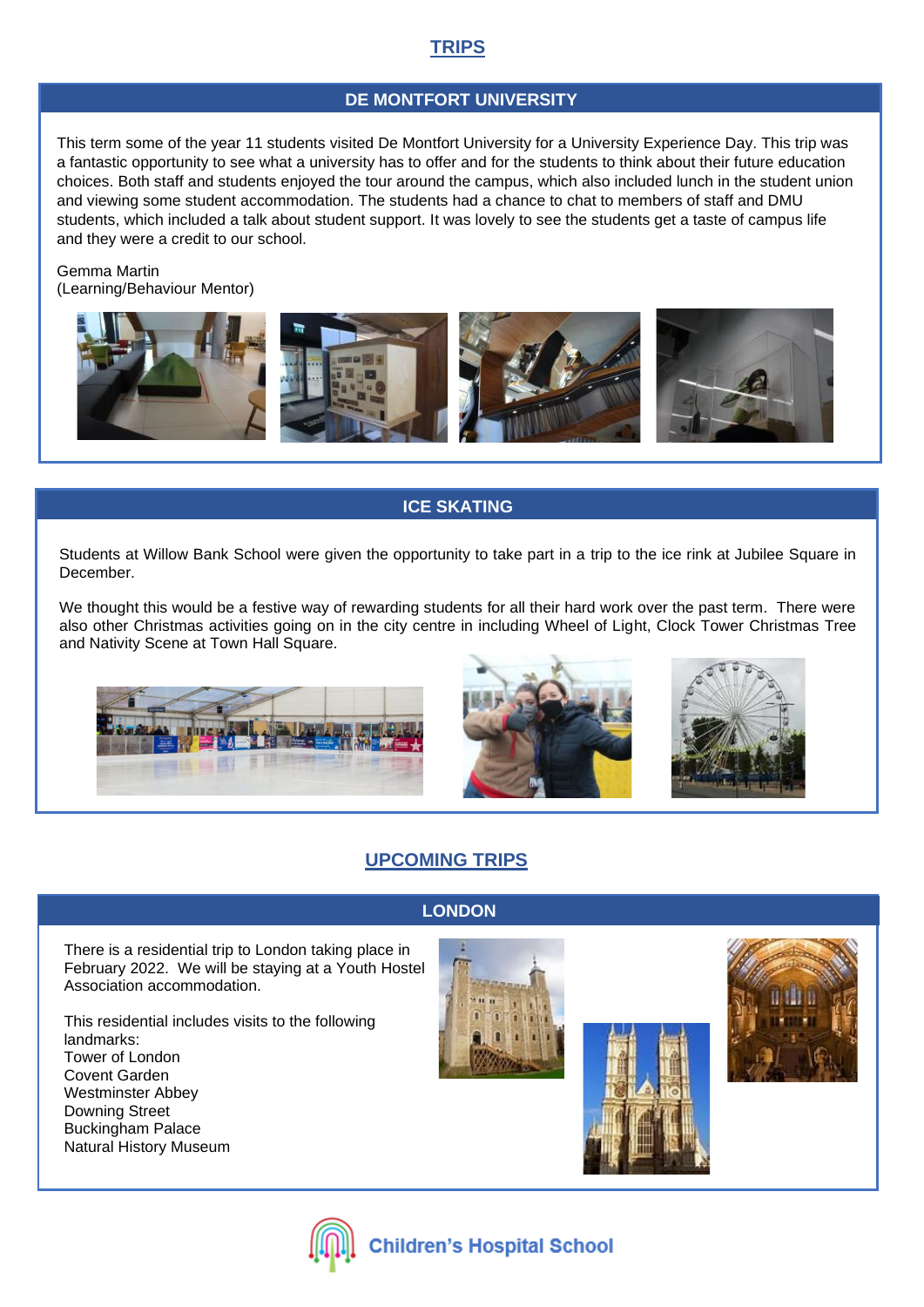# **AUTUMN GOVERNOR NEWS**

Welcome to our very first termly update of news from the Children's Hospital School Governing Body, the purpose of which is to keep parents informed regarding some of the activities of the school governing body.

We welcomed in December Chris Haydon to the Governing Body, joining the Finance, Personnel and Premises Committee. Chris brings experience of Human Resources and Finance, as well as a background working for charity organisations.

# Visits

Thankfully the Autumn Term saw a return of face to face visits and meetings, following the difficulties posed by the pandemic.

Visits provide the opportunity to monitor key areas of the school, meet staff and students and bring into context information and reports shared at meetings.

This term they centred around:

- Safeguarding
- Looked After Children
- Health & Safety
- Special Educational Needs and Disability
- Leicester Royal Infirmary Provision

In addition Governors joined staff and students for the Macmillan coffee morning and Christmas lunch.

# **Monitoring**

Some of the key areas looked at this term included:

- Analysis of examination results from 2021, including how outcomes will inform planning and interventions for this year.
- Personal, Social & Health Education (PSHE) how the new PSHE curriculum (Sept 2020) is being planned and delivered across the school and the impact this is having.
- Willow Bank presentation from Diane Davies (Deputy Head), focusing on the ways in which students are monitored daily, weekly and half termly to support their progress and well-being.
- The Headteacher's Report from the Autumn term was discussed, including the impact of the summer school held at The Beacon, updates on building works and referral numbers.
- The School Improvement Plan a key document driving school improvement, with Governors allocated to specific areas.
- Management Accounts discussed and scrutinised by the Finance Committee.

Governors were also delighted to read the Challenge Partners Report from November 2021 which evaluated the school as 'Leading'.

"Staff at CHS know students well and show exceptional commitment to improving their lives".

"The carefully thought out and relevant curriculum in each setting improves well-being, resilience, skills and knowledge, preparing students for the next phase of their lives".

# **Who are the Governors?**

The Governing Body consists of a diverse group of people from different backgrounds. The different skillset each brings to the group allows us to effectively support and challenge the leadership team.

Meetings are held each year as follows:

- Full Governor x4
- Curriculum and Standards x3
- Finance, Personnel and Premises x3

More details about the Governing Body can be found on the school website [here.](https://www.childrenshospitalschool.leicester.sch.uk/governors/)